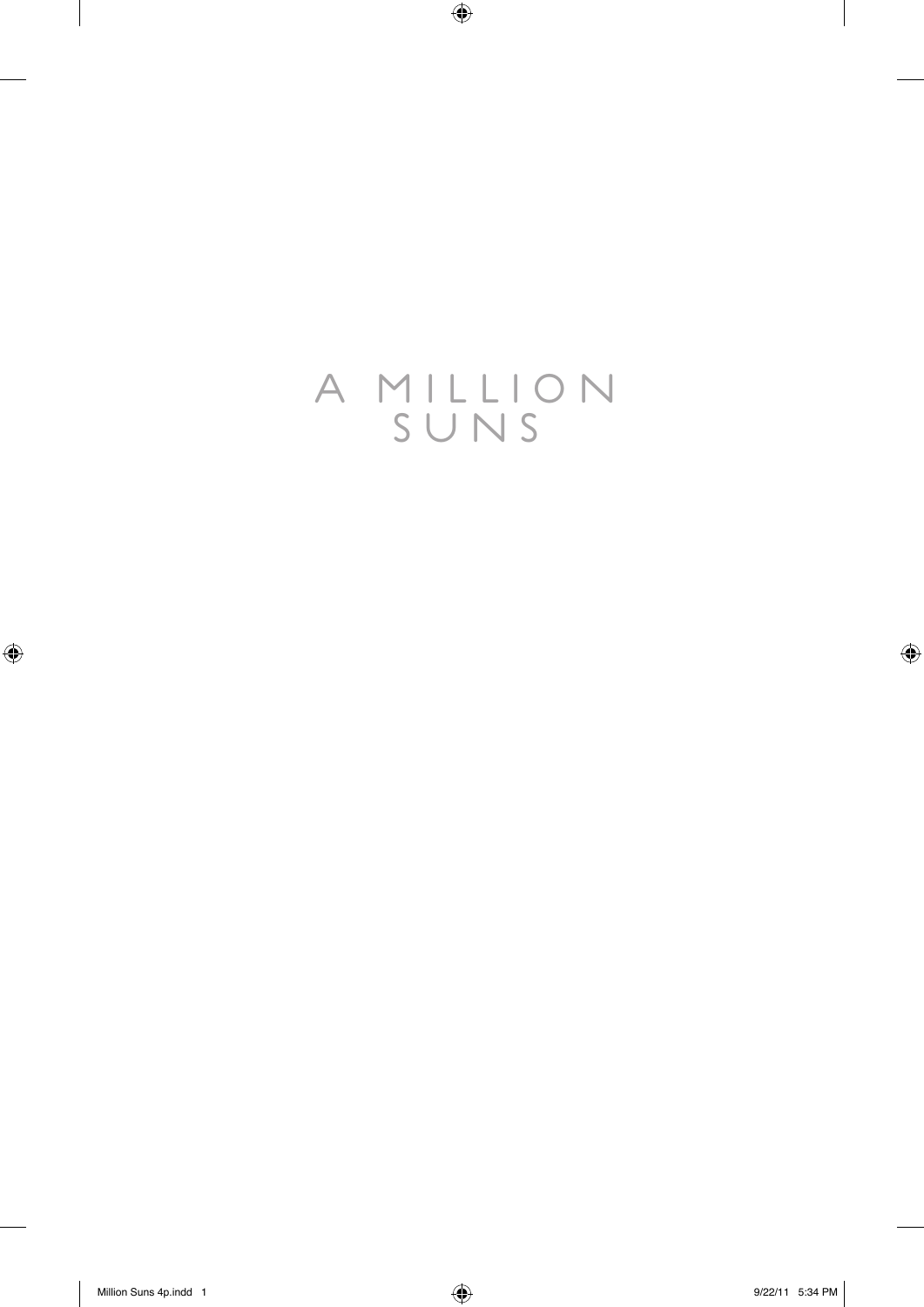### A Million Suns

#### RAZORBILL

Published by the Penguin Group Penguin Young Readers Group 345 Hudson Street, New York, New York 10014, U.S.A. Penguin Group (USA) Inc., 375 Hudson Street, New York, New York 10014, U.S.A. Penguin Group (Canada), 90 Eglinton Avenue East, Suite 700, Toronto, Ontario, Canada M4P 2Y3 (a division of Pearson Penguin Canada Inc.) Penguin Books Ltd, 80 Strand, London WC2R 0RL, England Penguin Ireland, 25 St Stephen's Green, Dublin 2, Ireland (a division of Penguin Books Ltd) Penguin Group (Australia), 250 Camberwell Road, Camberwell, Victoria 3124, Australia (a division of Pearson Australia Group Pty Ltd) Penguin Books India Pvt Ltd, 11 Community Centre, Panchsheel Park, New Delhi – 110 017, India Penguin Group (NZ), 67 Apollo Drive, Mairangi Bay, Auckland 1311, New Zealand (a division of Pearson New Zealand Ltd) Penguin Books (South Africa) (Pty) Ltd, 24 Sturdee Avenue, Rosebank, Johannesburg 2196, South Africa

Penguin Books Ltd, Registered Offices: 80 Strand, London WC2R 0RL, England

10 9 8 7 6 5 4 3 2 1

Copyright © 2012 Beth Revis All rights reserved

#### ISBN 978-1-59514-398-3

Library of Congress Cataloging-in-Publication Data is available

Printed in the United States of America

The scanning, uploading and distribution of this book via the Internet or via any other means without the permission of the publisher is illegal and punishable by law. Please purchase only authorized electronic editions, and do not participate in or encourage electronic piracy of copyrighted materials. Your support of the author's rights is appreciated.

The publisher does not have any control over and does not assume any responsibility for author or third-party websites or their content.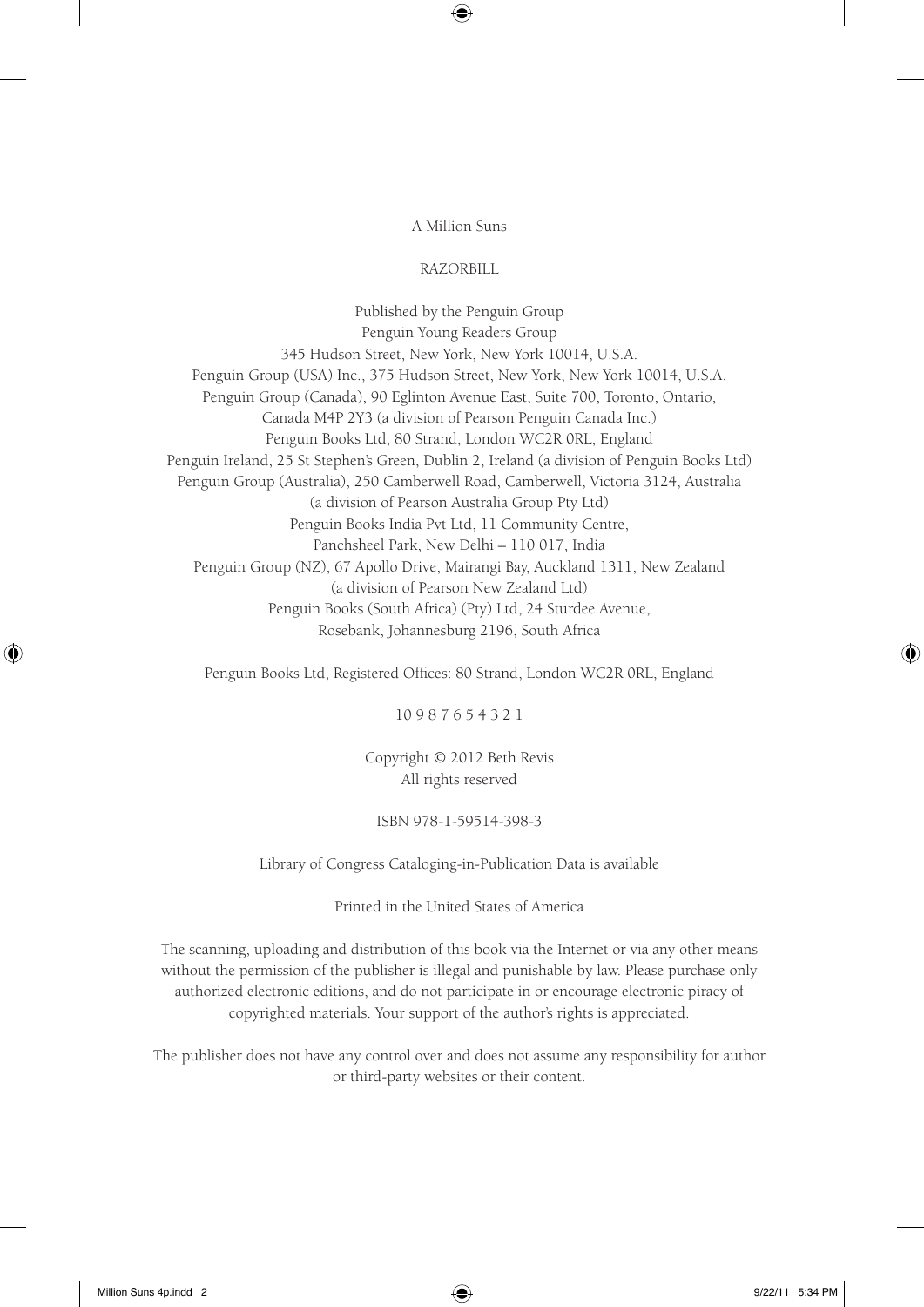### DEDICATION:

Michelangelo said, "Every block of stone has a statue inside it and it is the task of the sculptor to discover it."

This book is dedicated to Merrilee for providing me with the stone *and* Ben and Gillian for giving me the chisel.

*Dei gratia.*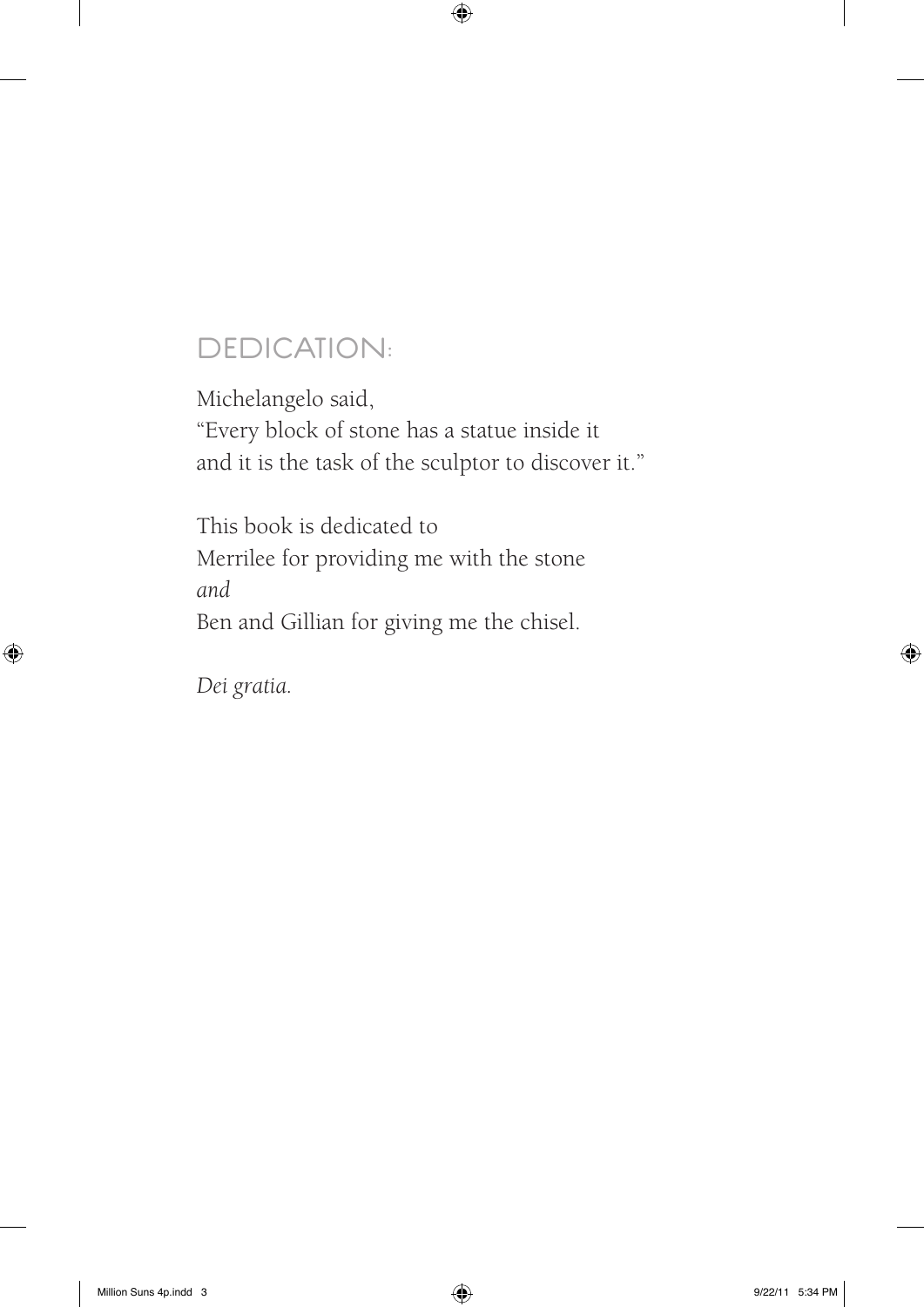# A MILLION suns

## B ETH R EVIS



An Imprint of Penguin Group (USA) Inc.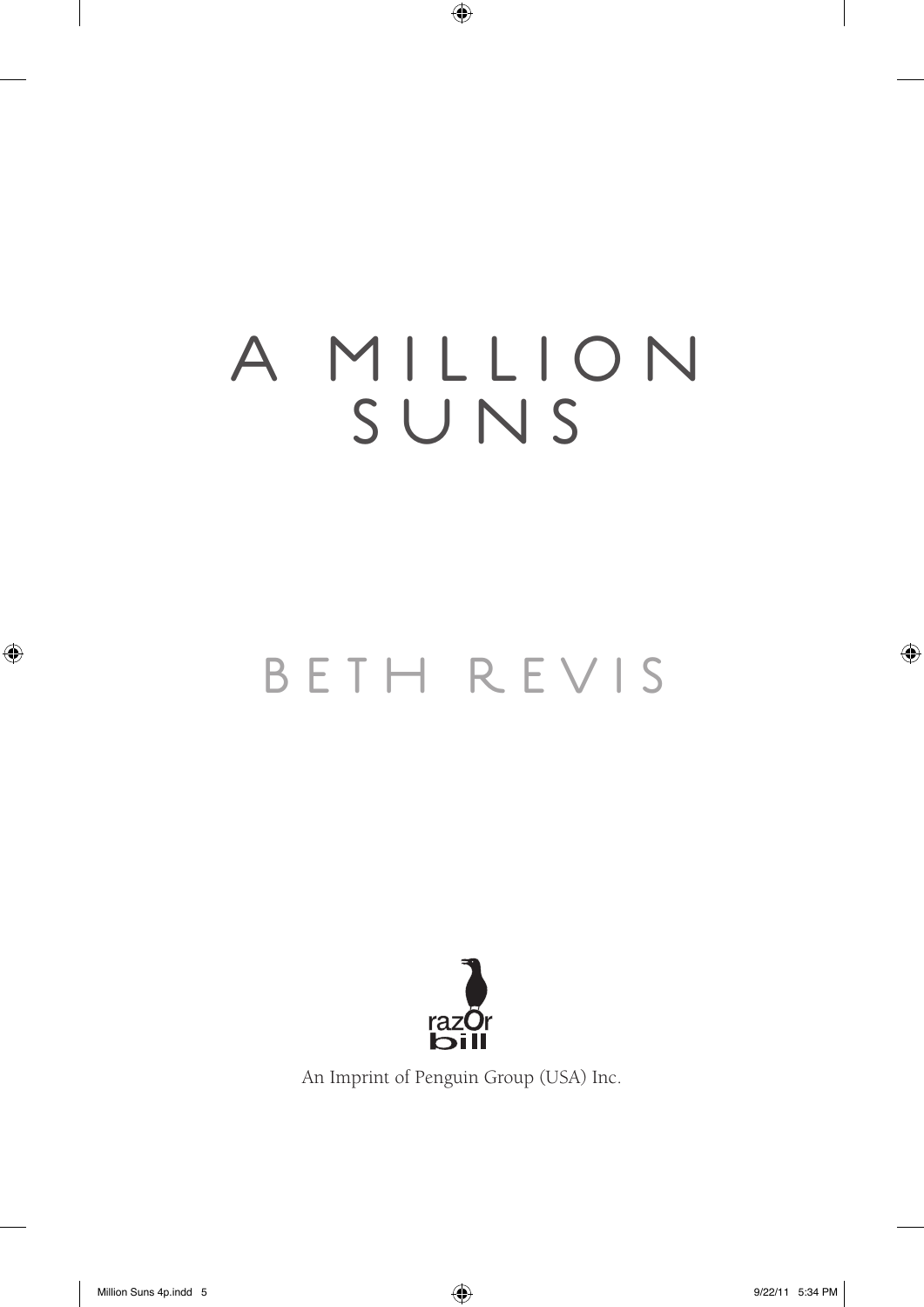## 1 E L DER

"This isn't going to be easy," I mutter, staring at the solid metal door that leads to the Engine Room on the Shipper Level of *Godspeed*. In the dull reflection, I see Eldest's dark eyes, just before he died. I see the smirk on the corner of Orion's mouth as he relished in Eldest's death. Somewhere, beneath my cloned features and the echoes of every Eldest before me, there has to be something in me that's mine alone, unique and not found in the cloning material two levels beneath my feet.

I like to think that, anyway.

I roll my thumb over the biometric scanner and the door zips open, taking with it the image of a face that has never felt like mine.

A very mechanical smell—a mixture of metal and grease and burning—wraps around me as I enter the Engine Room. The walls vibrate with the muffled heartbeat of the ship's engine, a *whirr-churn-whirr* sound that I used to think was beautiful.

The first-level Shippers stand at attention, waiting for me. The Engine Room is usually crowded, bustling with activity as the Shippers try to figure out what has crippled the lead-cooled fast reactor engine, but today I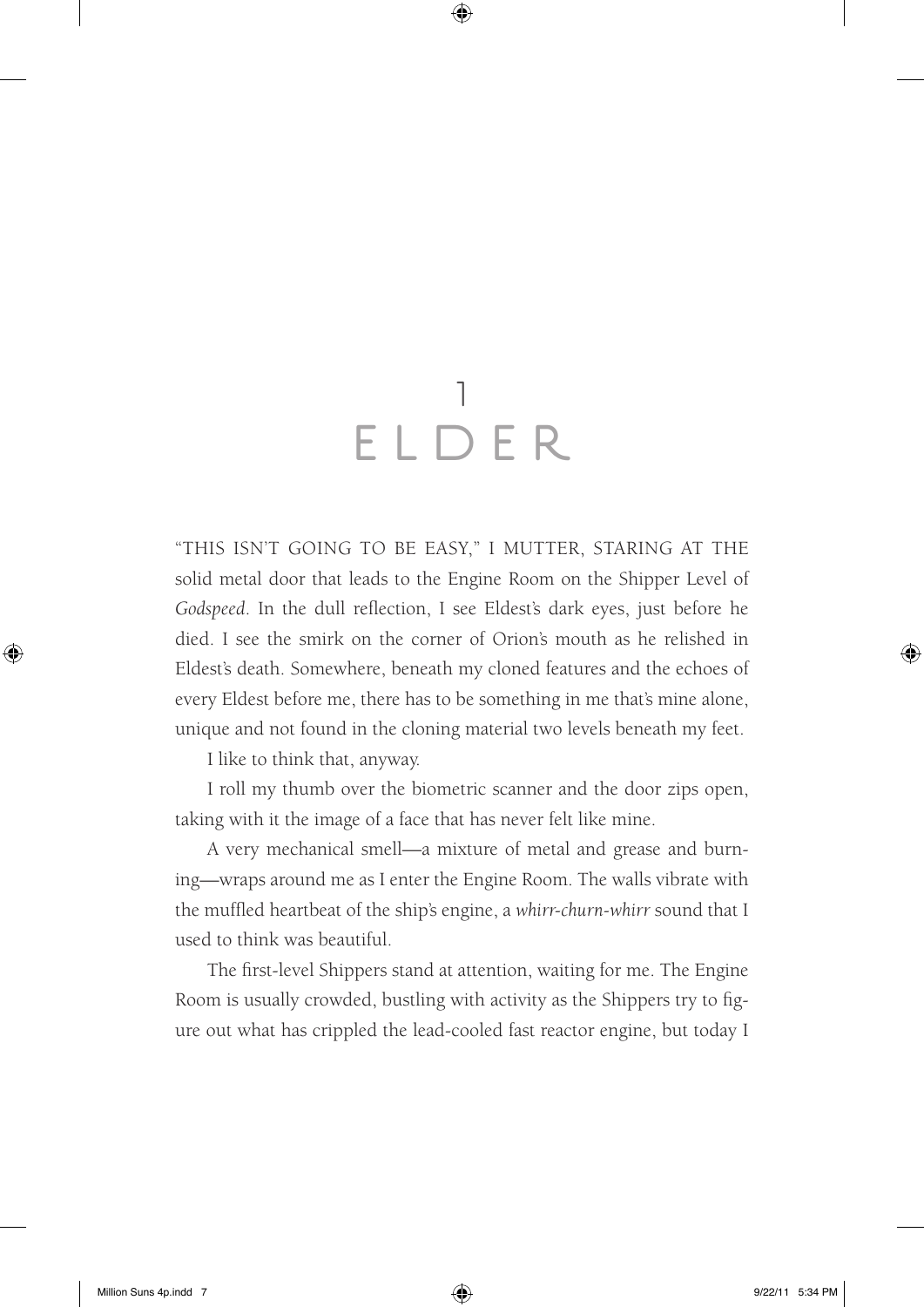asked for a private meeting with the top ten Shippers, the highest-ranking officers beneath me.

I feel scruffy compared to them. My hair's too long and messy, and while my clothes should have been recycled long ago, their dark tunics and neatly pressed trousers fit perfectly. There is no uniform for the Shippers—there's no uniform for anyone on board the ship—but First Shipper Marae demands neatness of everyone she has authority over, especially the first-level Shippers, who all favor the same dark clothing worn by Marae.

Marae's in the twenty-year-old generation, only a few years older than me. But already lines crease at her eyes, and the downward turn of her mouth seems permanent. A carpenter could check the accuracy of his level by the line of Marae's shorn hair. Amy says that everyone on board *Godspeed* looks the same. I suppose, given that we're monoethnic, she's right in a way. But no one could ever mistake Marae for anyone else, nor think she's anything less than First Shipper.

"Eldest," she says by way of greeting.

"I've told you: just call me Elder."

Marae's scowl deepens. People started calling me Eldest as soon as I assumed the role. And I'd always known I'd *be* Eldest at some point, although I'd never dreamed that I'd be Eldest so soon. Still, I was born for this position. I *am* this position. And if I can't see it in myself, I can see it in the way the Shippers still stand at attention, the way Marae waits for me to speak.

I just . . . I can't take the title. Someone called me Eldest in front of Amy, and I couldn't stand the way her eyes narrowed and her body froze, for just a minute, just long enough for me to realize that there was no way I could bear to see her look at me as Eldest again.

"I can be the Eldest without changing my name," I say.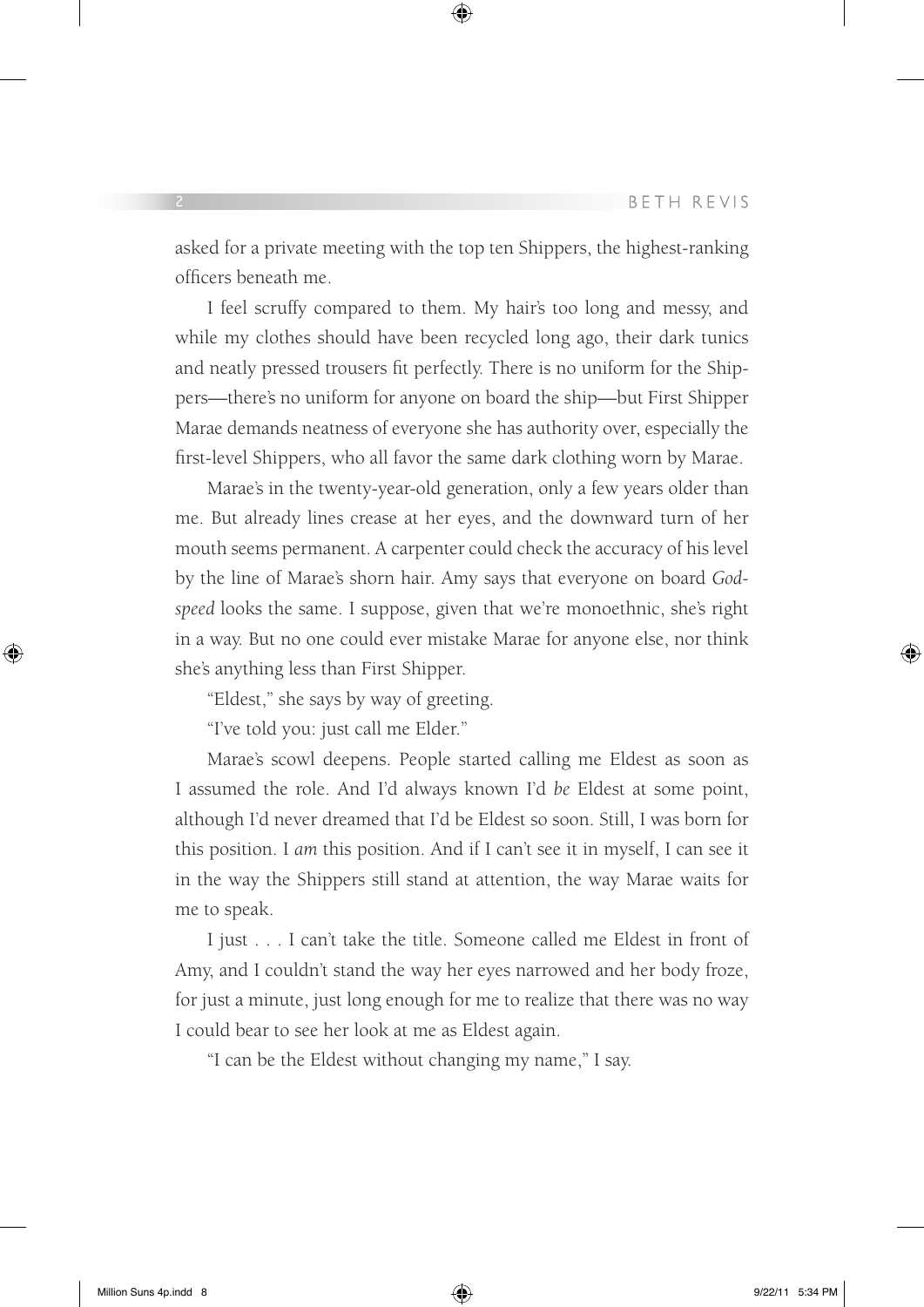### A MILLION SUNS

Marae doesn't seem to agree, but she won't argue.

The other first-level Shippers stare at me, waiting. They are all still, with their backs erect and their blank faces turned to me. I know part of their perfection is due to Marae's strong hand as First Shipper, but I also know a part of it comes from the past, from Eldest before he was killed and the exacting way he expected everyone to perform.

There is nothing of me in their stoic obedience.

I clear my throat.

"I, uh, I needed to talk to you, the first-level Shippers, about the engine." I swallow, my mouth both dry and bitter-tasting. I don't look at them, not really. If I look into their faces—their older, more experienced faces—I will lose my nerve.

I think of Amy. When I first saw Amy, all I could see was her bright red hair swirled like ink frozen in water, her pale skin almost as translucent as the ice she was frozen in. But when I imagine her face now, I see the determined set of her jaw, the way she seems taller when angry.

I take a deep breath and stride across the floor toward Marae. She meets my gaze head-on, her back very straight, her mouth very tight. I stand uncomfortably close to her, but she doesn't flinch as I raise both my arms and shove her shoulders, hard, so she crashes into the control panel behind her. Emotion flares on the faces of the others—Second Shipper Shelby looks confused; Ninth Shipper Buck's eyes narrow and his jaw clenches; Third Shipper Haile whispers something to Sixth Shipper Jodee.

But Marae doesn't react. This is the mark of how different Marae is from everyone else on the ship: she doesn't even question me when I push her.

"Why didn't you fall over?" I ask.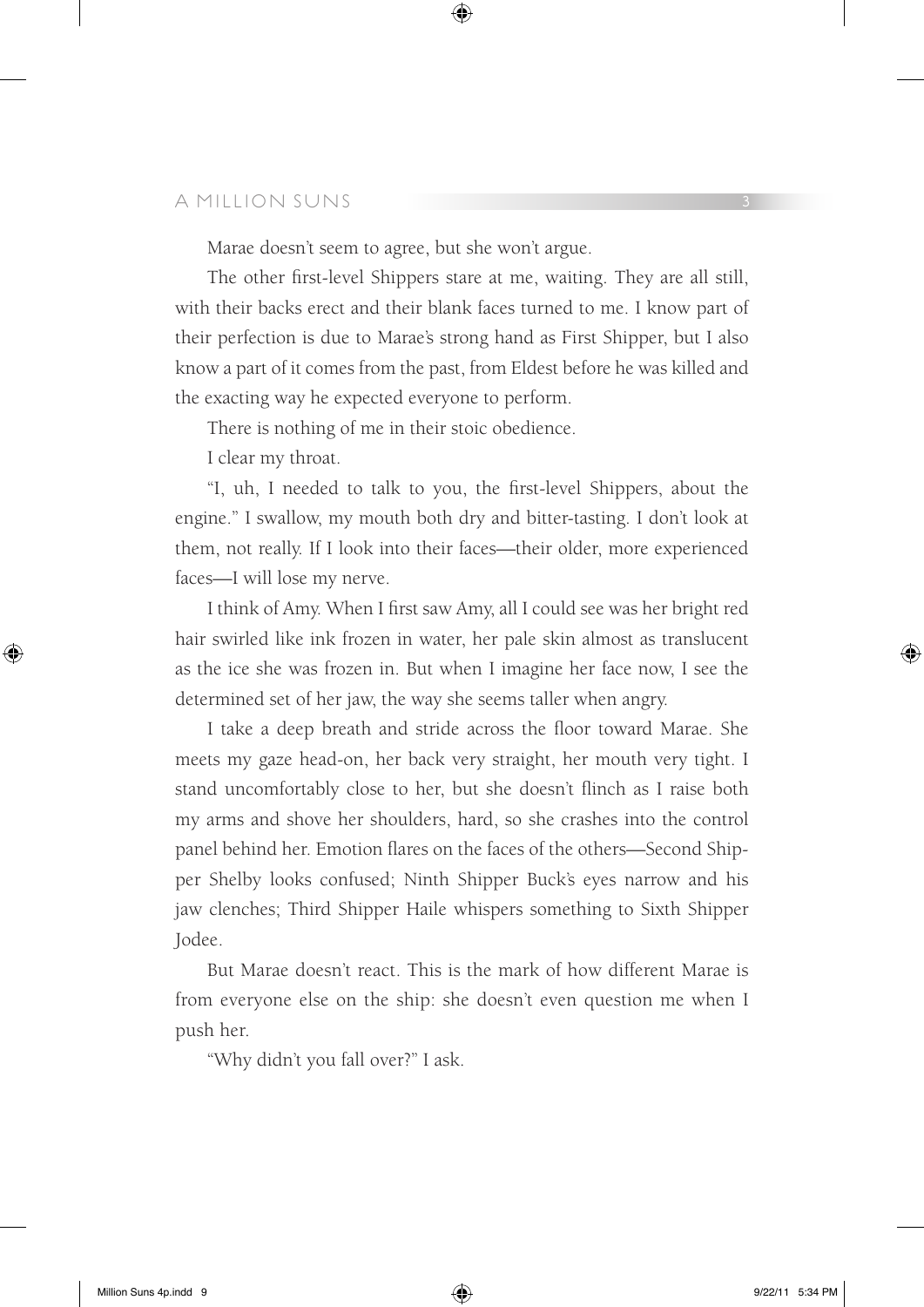Marae pushes herself up against the control panel. "The edge broke my fall," she says. Her voice is flat, but I catch a wary tone under her words.

"You would have kept going if something hadn't stopped you. The first law of motion." I shut my eyes briefly, trying to remember all I had studied in preparation for this moment. "On Sol-Earth, there was a scientist. Isaac Newton." I stumble over the name, unsure of how to pronounce a word with two *a*'s in a row. It comes out as "is-saaahk," and I'm sure that's wrong, but it's not important.

Besides, it's clear the others know who I'm talking about. Shelby looks nervously at Marae, her eyes darting once, twice, three times to the mask of Marae's unnaturally still face. The steady stoniness of the other first-level Shippers' postures melts.

I bite back a bitter smile. That seems to be what I always do: break the perfect order Eldest worked so hard to make.

"This Newton, he came up with some laws of motion. It seems frexing obvious, this stuff he wrote about, but . . ." I shake my head, still somewhat shocked by how simple his laws of motion were. Why had it never occurred to me before? To Eldest? How was it that while Eldest taught me the basics of all the sciences, somehow Newton and the laws of motion never came up? Did he just not know about them, or did he want to keep that information from me too?

"It's the bit about inertia that caught my attention," I say. I start pacing—a habit I've picked up from Amy. I've picked up a lot of things from Amy, including the way she questions everything. *Everything.*

Right at the top of my questions is a fear I've been too terrified to voice. Until now. Until I stand in front of the Shippers with the limping engine churning behind my back.

I shut my eyes a moment, and in the blackness behind my eyelids, I see my best friend, Harley. I see the hollow emptiness of space as the hatch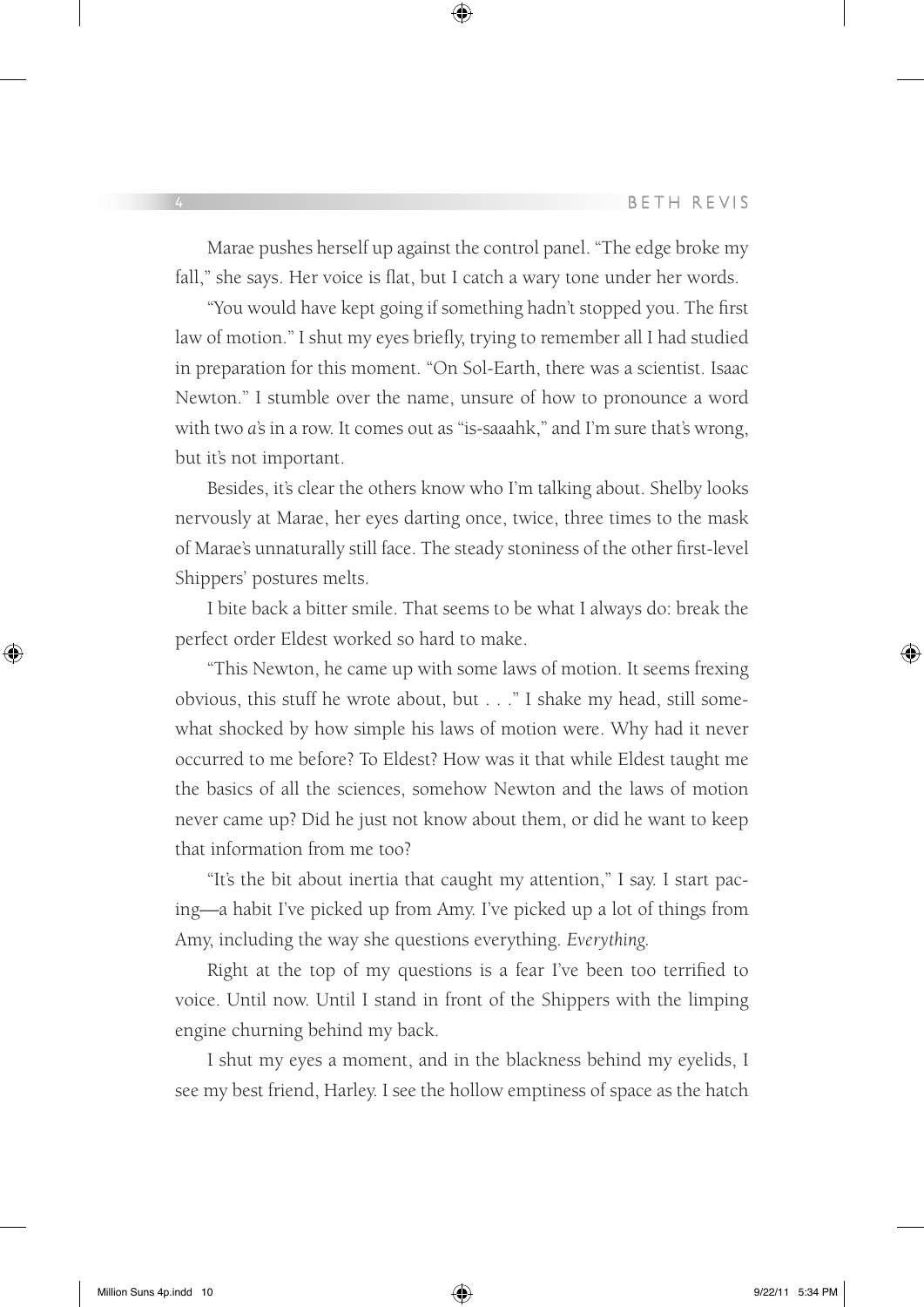### A MILLION SUNS

door opened and his body flew out. I see the hint of a smile on his lips. Just before he died.

"There are no external forces in space," I say, my voice barely louder than the *whirr-churn-whirr* of the engine.

There was no force that could stop Harley from going out that hatch door three months ago. And now that he's in space, there's no force to stop him from floating forever through the stars.

The Shippers stare at me, waiting. Marae's eyes are narrowed. She won't give this to me. She's going to make me pull the truth from her.

I continue, "Eldest told me that the engine was losing efficiency. That we were hundreds of years behind schedule. That we had to fix the engine or risk never reaching Centauri-Earth."

I turn around and look at the engine as if it could answer me. "We don't need it, do we? We don't need the fuel. We just need enough to get to top speed, and then we could shut off the engine. There's no friction, no gravity—the ship would keep moving through space until we reached the planet."

"Theoretically." I don't know if Marae's voice is wary because she's unsure of the theory or because she's unsure of me.

"If the engine's not working—and hasn't been working for decades then the problem should be that we're going too *fast*, right? That we're going to just zoom past the planet . . ." Now there's doubt in my voice what I'm saying goes against everything I thought I knew. But I've been researching the engine problem since Eldest died, and I just can't correlate what Eldest told me with what I've learned from Sol-Earth's books. "Frex, our problem should be that we're going to crash into Centauri-Earth because we can't slow down, not that we're going to float aimlessly in space, right?"

I feel as if even the engine has eyes, and it's watching me too.